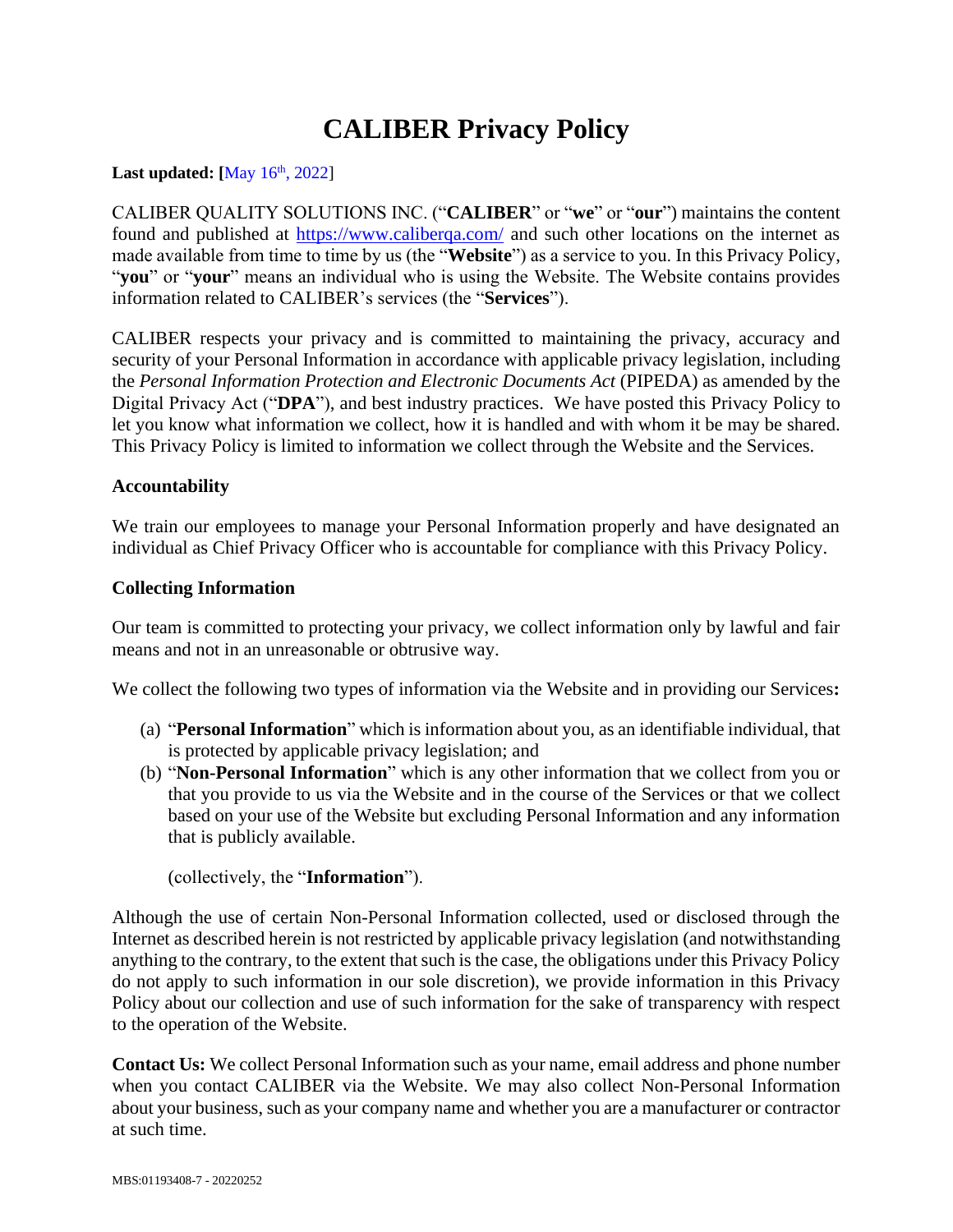By submitting Information to us, you agree that we may use or disclose such Information in accordance with this Policy and as permitted or required by law. We do not, however, sell your Information to others.

**Log Data:** Our servers automatically record information ("**Log Data**") related to your actions on the Website. Log Data may include information such as your IP address, browser type, internet service provider, date/time stamps, the referring domain, pages visited, and search terms. Other actions, such as interactions with Website may be also included in Log Data. Log Data may also be recorded by third party websites.

**Links:** The Website may keep track of how you interact with links by redirecting clicks or through other means. We do this to help improve our Services, and to be able to share aggregate click statistics such as how many times a particular link was clicked on. The Website may also use tracking technologies such as web beacons, tags and pixels to record information about how you browse the Website.

**Cookies:** Similar to other websites, our Website uses a standard technology called "cookies" to collect information about how the application is used. A cookie is a small piece of information that is sent by a website and stored on your device and contains information needed to interact with a user. We use cookies to help us provide you with better service by tracking your preferences. If you disable or refuse to accept cookies, you may not be able to access and use the Website.

#### **Use and Disclosure of Your Information**

We may use and disclose your Information for the following purposes:

- to identify you;
- to provide the Website and ongoing customer service to you;
- to improve our services and business;
- to communicate with you, including your feedback and responding to your requests for information;
- to protect the security and integrity of our business;
- to perform statistical analysis about use of the Website;
- to satisfy applicable legal and regulatory requirements;
- to detect and prevent fraud; and
- to achieve any other purposes as may from time to time be permitted by law.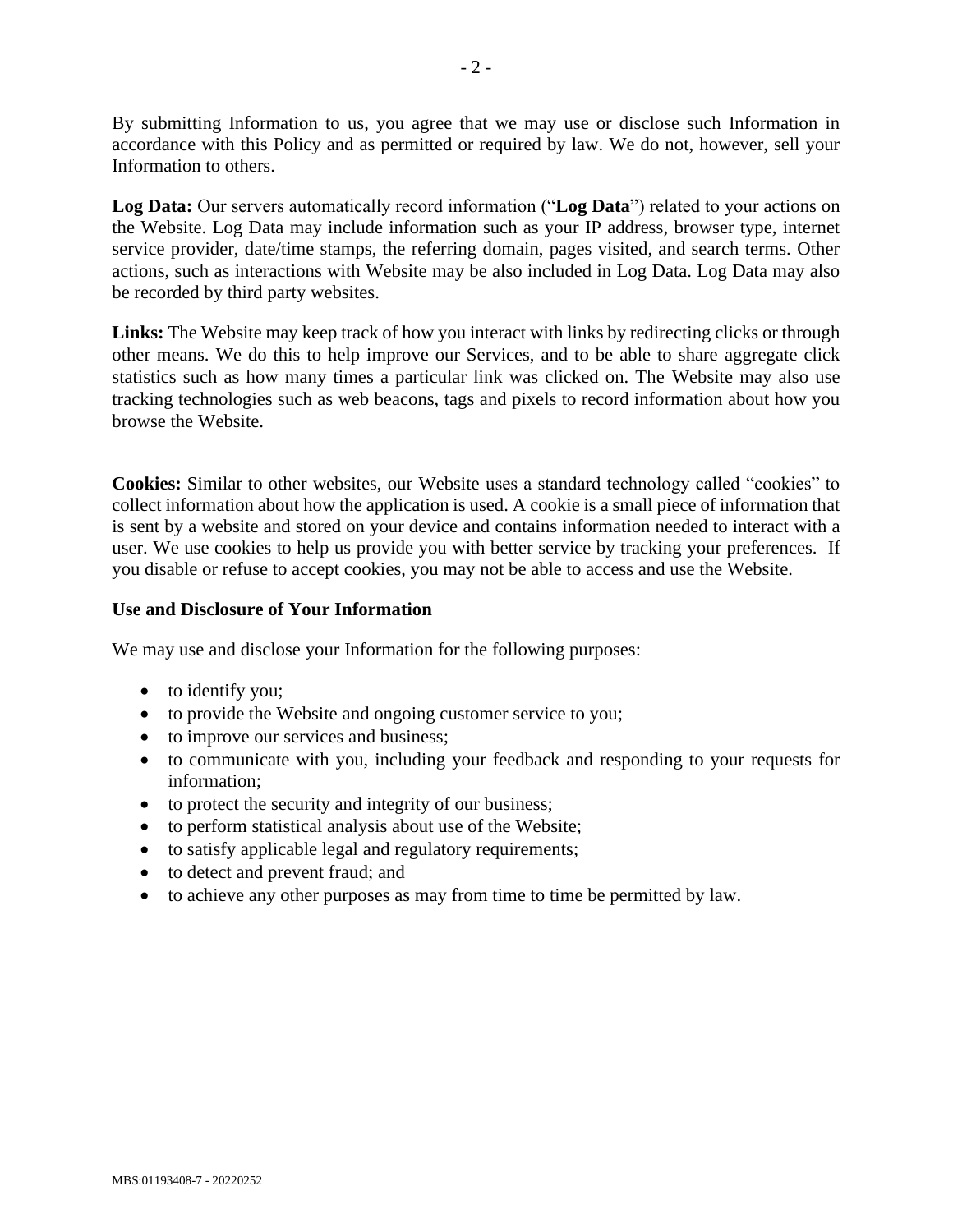We may share your Information with service providers that help with our business operations, such as website hosts and management companies, third party payment processors, and marketing services providers.

In the event that we are involved in a bankruptcy, merger, acquisition, reorganization or sale of assets, your Information may be disclosed or transferred as part of that transaction.

We may also share aggregate and/or non-identifiable Information with third parties, including, but not limited to, advertisers and investors.

Except where collection, use or disclosure of Information may be justified or permitted or where we are obliged to disclose such information without consent, we will not use or disclose your Personal Information for purposes other than those for which it was collected as set out above. Such circumstances where disclosure is justified, permitted or required include situations where:

- the information is publicly available;
- it is impossible or impractical to seek consent;
- we are required by law or by order of a court or tribunal;
- we believe, upon reasonable grounds, that there is an imminent risk of death or serious bodily harm to an identifiable person or group; and
- it is necessary to collect outstanding fees owing to CALIBER by the individual whose Information is to be disclosed.

# **Consent to Collection, Use and Disclosure**

By submitting Information to us or our agents, you agree that we may collect, use and disclose such Information in accordance with this Privacy Policy and as permitted or required by law and explicitly consent to such collection, use and disclosure.

Subject to legal, regulatory and contractual requirements, you may refuse to consent to our collection, use or disclosure of Information, or you may withdraw your consent to our further collection, use or disclosure of your Information at any time by sending written notice to us at the email address listed below under "Requests for Access and Complaints". If you choose not to provide Information or to withdraw your consent, you may not be able to use certain features of the Website and it may severely limit our ability to provide you with the requested Services.

We will act on your instructions as quickly as possible, but there may be certain uses of your Information that we may not be able to stop immediately.

# **Access to, and Accuracy of, Personal Information**

You have the right to request access to your Information we have on record. Requests for access to your Information may be sent to the email address listed below under "Requests for Access and Complaints". Upon our receipt of an email request from you for access to your Information, and subject to any applicable exemptions, we will inform you of the existence, use, and disclosure of your Information and will give you access to that information and the opportunity to correct any inaccurate Information that is in our possession. Detailed requests which require archive or retrieval costs may be subject to your payment of costs and expenses incurred by us in retrieving same. Access to Information may be denied when: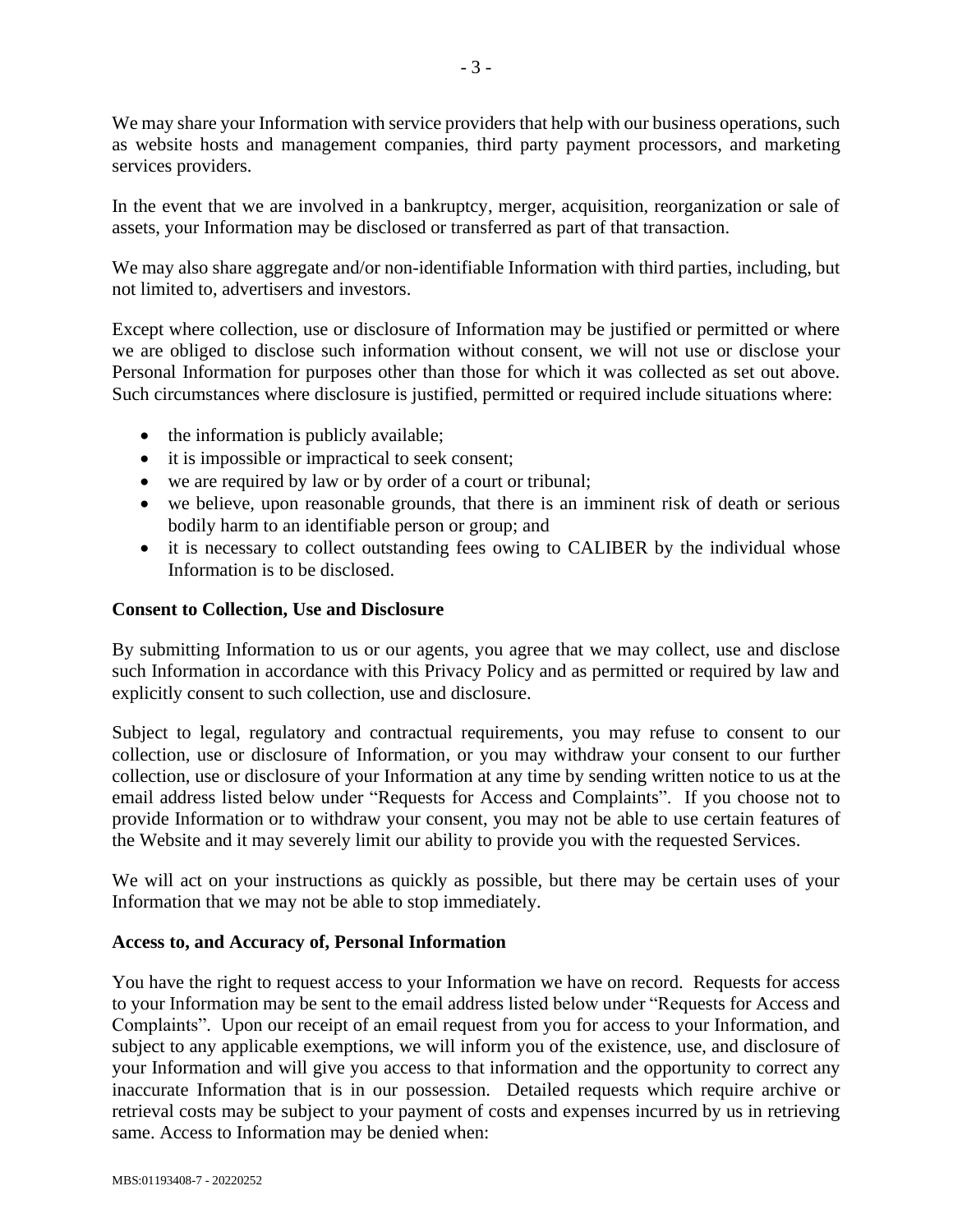- denial of access is required or authorized by law;
- information relates to existing or anticipated legal proceedings against an individual to whom the information relates;
- granting access would have an unreasonable impact on another person's privacy; or
- the request is frivolous or vexatious.

We rely on you to help us keep your Information accurate and complete. You can access or update your Information by contacting us at the email address listed below, identifying your contact information, the information you are requesting access to, and your requested changes.

If we deny your request for access to, or refuse a request to correct Information, we will explain why.

# **Safeguarding Personal Information**

The security of your Information is one of our top priorities. In that regard, we have implemented appropriate administrative, technical and physical security procedures to help protect Information. Password protocols, access restrictions, firewalls and data encryption are used to protect Information.

While we do our very best to protect your Information, we cannot guarantee the security or confidentiality of the Information transmitted. We cannot ensure or warrant the security of any information you transmit to us via the Website or otherwise; any transmission is at your own risk.

# **Openness**

We are committed to providing you with understandable and readily available information on our policies and practices related to management of your Information.

# **Links**

Our Website may contain links to other websites which may have privacy practices and policies that differ from our own. When you leave our Website by using these links, you are subject to the privacy and security policy of those websites. We are not responsible for the content or practices of any linked website. We recommend that you review the privacy policy of any website that you access through our Website. The inclusion of a link to a third-party website on our Website should not be construed as our endorsement of such website.

# **Retention of Information**

Information is retained only as long as is reasonably necessary or relevant for the purposes identified above or as required by law. We may retain certain data as needed to prevent fraud or for other legitimate business purposes. Any retained Information remains subject to this Privacy Policy. Once Information is no longer reasonably necessary or relevant for the above-noted purposes, or as required by law, your Information will be destroyed, erased or de-identified.

# **Changes to our Privacy Policy**